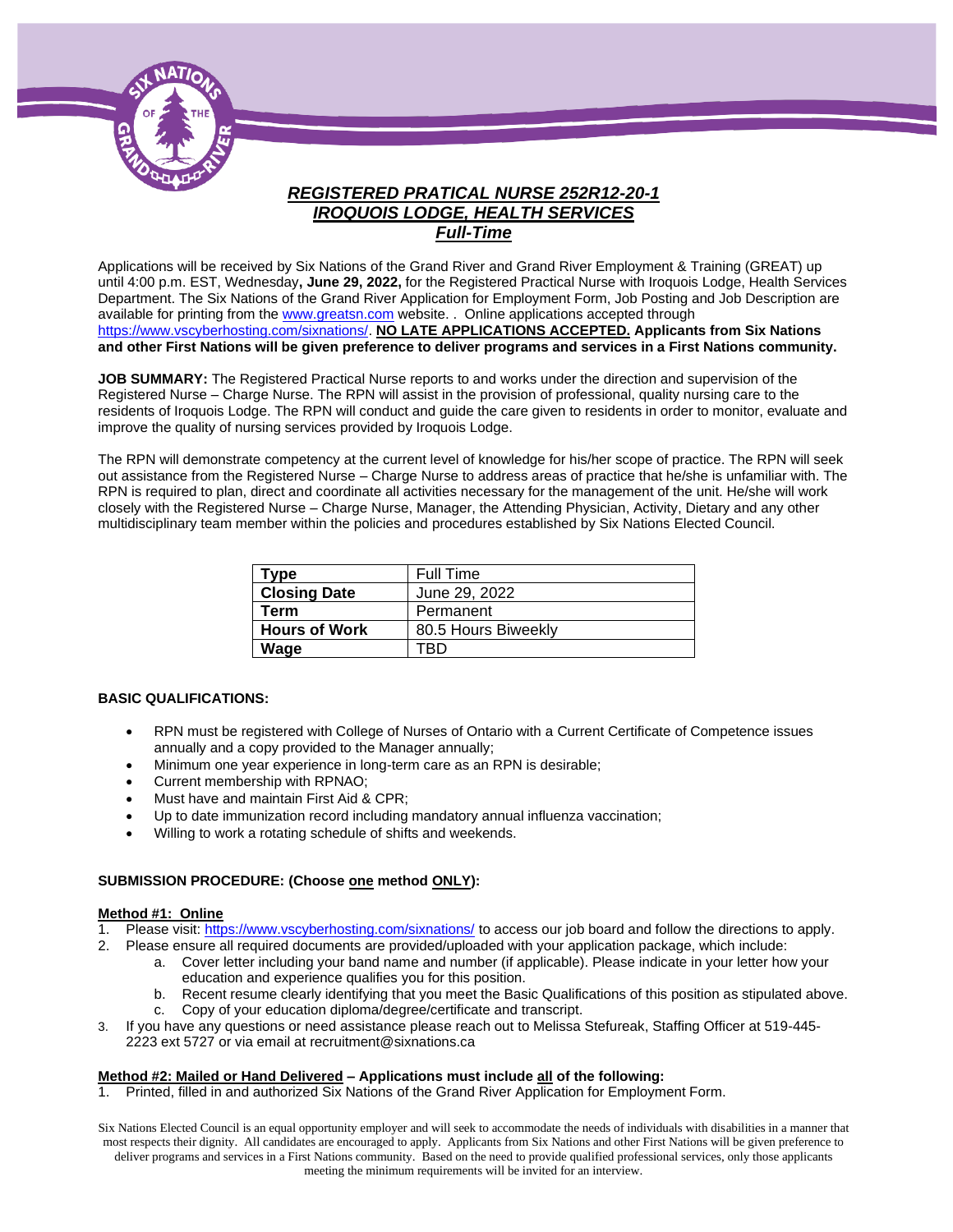- 2. Cover letter including your band name and number (if applicable). Please indicate in your letter how your education and experience qualifies you for this position.
- 3. Recent resume clearly identifying that you meet the Basic Qualifications of this position as stipulated above.
- 4. Photocopy of your education diploma/degree/certificate and transcript.
- 5. Place all documents listed above in a sealed envelope and mail to or drop off at:

#### **REGISTERED PRATICAL NURSE – Full Time – 252R12-20-1** c/o Reception Desk Grand River Employment & Training (GREAT) P.O. Box 69, 16 Sunrise Court Ohsweken, Ontario N0A 1M0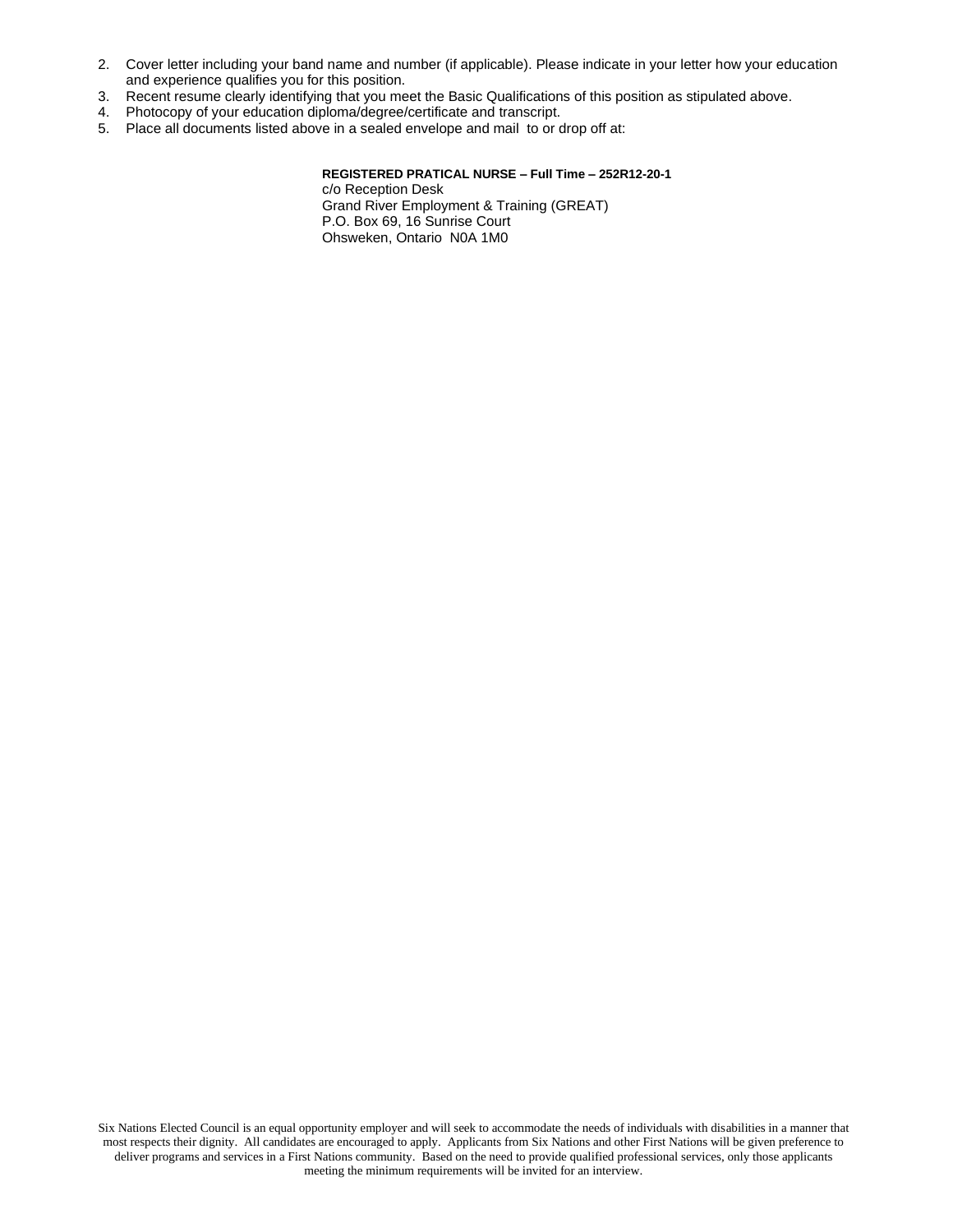

# POSITION DESCRIPTION – HEALTH SERVICES

**POSITION TITLE: Registered Practical Nurse**

## **REPORTING RELATIONSHIP:**

Reports to and works under the direction and supervision of the Registered Nurse – Charge Nurse.

# **PURPOSE & SCOPE OF THE POSITION:**

The purpose and scope of the RPN will be to assist in the provision of professional, quality nursing care to the residents of Iroquois Lodge.

The RPN will conduct and guide the care given to residents in order to monitor, evaluate and improve the quality of nursing services provided by Iroquois Lodge.

The RPN will demonstrate competency at the current level of knowledge for his/her scope of practice. The RPN will seek out assistance from the Registered Nurse – Charge Nurse to address areas of practice that he/she is unfamiliar with. The RPN is required to plan, direct and coordinate all activities necessary for the management of the unit. He/she will work closely with the Registered Nurse – Charge Nurse, Manager, the Attending Physician, Activity, Dietary and any other multidisciplinary team member.

## **KEY DUTIES & RESPONSIBILITIES:**

## 1. **Technical Functions:**

- Provide nursing care in accordance with administrative policies and the College of Nurses of Ontario standards of nursing practice.
- Assess the residents' conditions by recognizing and interpreting signs and symptoms, and where appropriate, requests assistance from the Registered Nurse – Charge Nurse.
- Assist the Physician in diagnostic and therapeutic measures and weekly rounds.
- Do admission/readmissions of residents.
- Be responsible for the proper care of equipment used in nursing care of residents.
- Be responsible for the administration of medications and treatments as prescribed.
- Be tactful and courteous when communicating with staff, residents, families and guests; will keep them abreast of the resident's general condition, problems and needs.
- Assist with maintaining standards of infection control, cleanliness and disinfection and the management of outbreaks.
- Ensure that the physical and psychosocial environment meets the needs of each resident.
- Be responsible for ordering and receiving medication from Pharmacy when necessary.
- Monitor and evaluate unit staff compliance with the facility standards, policies and procedures.
- Report unsatisfactory work performances to the Registered Nurse Charge Nurse.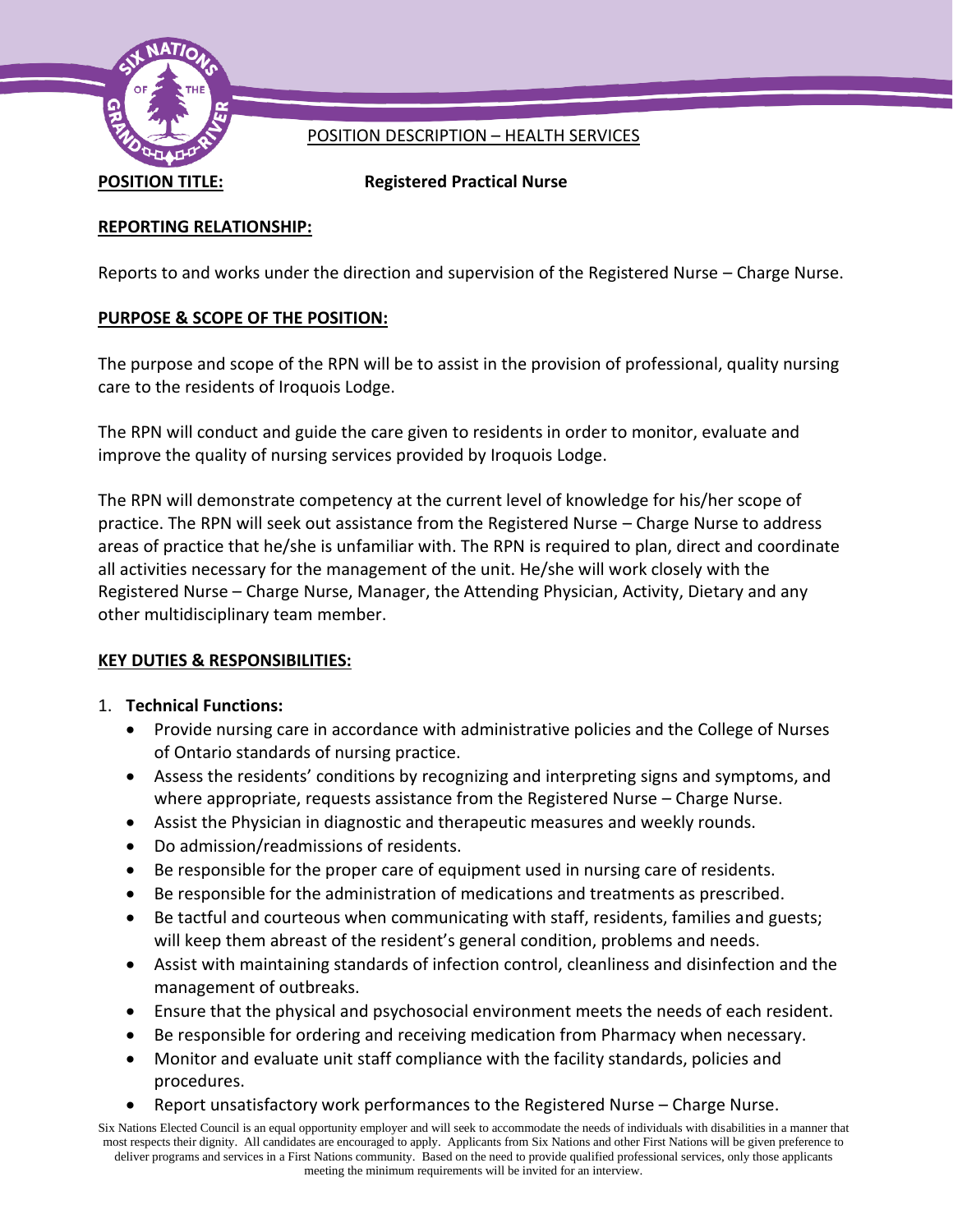- Communicate appropriate information to other members of the interdisciplinary health team and families.
- In conjunction with other staff, transcribe and co-sign physician orders, monthly MARS and TARS and quarterly reviews.
- Be responsible for the nursing care of the acutely ill resident.
- Report incidents, accidents, hazardous situations or unsafe equipment promptly to Registered Nurse – Charge Nurse and will assist in taking corrective action.
- Practice good body mechanics and ensure that all staff adheres to the lifting policies and procedures of the home.
- Attend staff meetings and staff education regularly and committees as designated.
- Be able to report and follow-up with the zero tolerance abuse policy
- Participate in fire drills and extinguisher demonstration
- Work with MDS RAI Coordinator in inputting resident information and completing assessments, initiating and updating care plans according to scheduler.
- Be responsible for being one of the committee leads for mandatory committees of the Ministry of Health; prepare agenda and minutes and evaluate program annually.

## 2. **Communications Functions:**

- Effective liaison with supervisors, staff, community members, general public and Chief and Elected Council, in person or through telecommunications.
- Effective communication with external bodies such as other First Nations, federal, provincial and municipal governments/agencies and other organizations in person or through telecommunications.
- Preparation of internal/external documentation used internally such as updates, memos, and correspondence.
- Represent Six Nations Elected Council and community in a positive, courteous, cooperative and professional manner.
- Preparation of effective presentations after attending workshops or provide training according to workshop.

## 3. **Administrative Functions**:

- Completion and submission of: leave forms, travel forms, performance appraisals and work plans in accordance with Six Nations Elected Council policies and procedures.
- Ensure proper filing of documents electronically and/or hardcopy.
- Perform work functions in accordance with Six Nations Elected Council policies and procedures.
- Attend meetings as required: staff meetings, committee meetings, Elected Council meetings and/or political portfolio meetings.
- Attend training/workshops as required.
- Accountable for his/her actions and practices according to the Standards of Practice for the RPN and CON.
- Assume responsibility for personal and vocational growth and development; participation in in-service educational programs.
- Ensure all incidents are appropriately reported.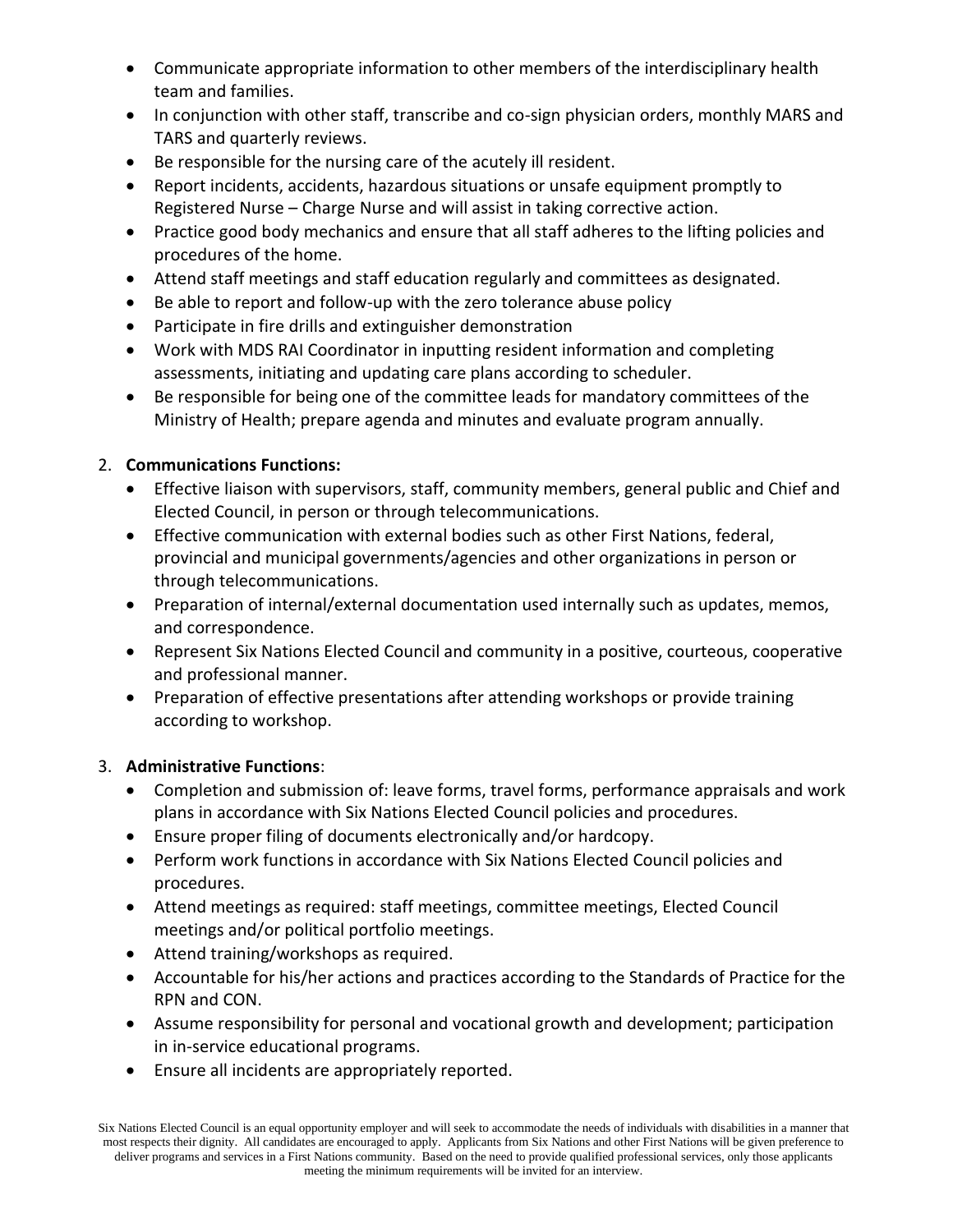### 4. **Other Functions**:

- Performs projects as assigned.
- Perform other related duties as assigned by the Registered Nurse Charge Nurse
- Provides support to the Six Nations Emergency Measures Plan by ensuring awareness of the Emergency Measures Plan and assistance as instructed by the Director of Health Services.
- It is the responsibility of the employee to be aware of and adhere to all policies and procedures, including those that relate to client safety, staff safety and risk management.

### **WORKING CONDITIONS:**

- Working requires extensive physical and mental activity, and related stress.
- Work requires that the employee work inside with co-workers and residents, with interaction with families and/or general public.
- Work is subject to some daily interruptions and unscheduled work hours.
- Work requires the ability to take direction, prioritize and at times work independently with many demands.

### **WORKING RELATIONSHIPS:**

### **With the Registered Nurse – Charge Nurse**

Discusses plans, receives direction and supervision of priorities and interacts to ensure tasks are done efficiently and effectively. RPN must encourage courtesy, cooperation and teamwork with all internal staff. Must be familiar with Six Nations Elected Council employment policy and procedures and how it relates to your current employment.

#### **With Other Staff**

Promotes courtesy, cooperation and teamwork with all staff.

### **With External Agencies**

Represents and promotes Six Nations' interests relative to health services; maintains awareness of legislative policy and program changes; seeks to develop close working relationships.

#### **With the Public**

Represents and promotes Six Nations in a courteous, cooperative and professional manner.

#### **KNOWLEDGE AND SKILLS:**

#### Minimum Requirements:

- RPN must be registered with College of Nurses of Ontario with a Current Certificate of Competence issues annually and a copy provided to the Manager annually.
- Minimum one year experience in long-term care as an RPN is desirable
- Current membership with RPNAO